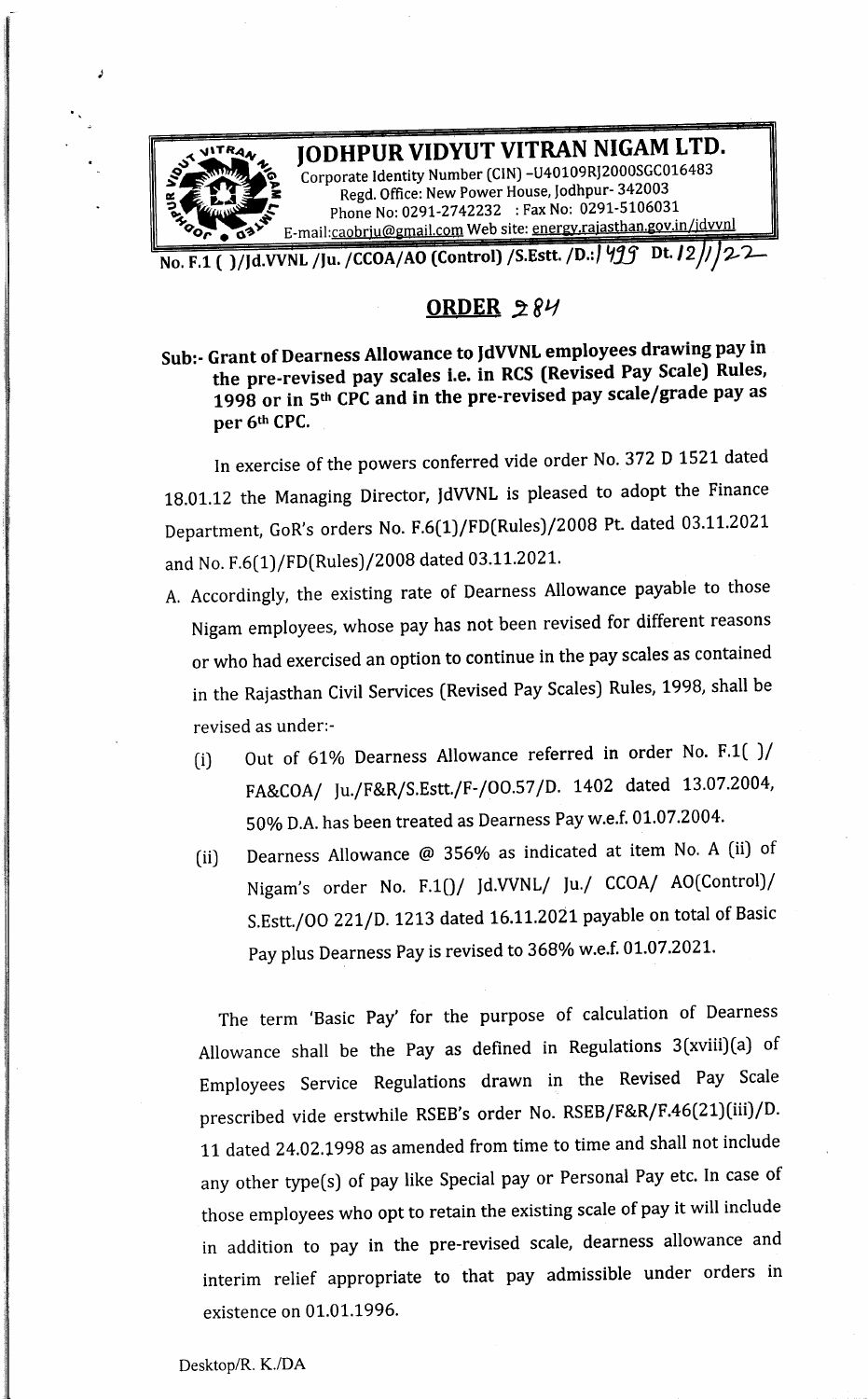The paymen<sup>t</sup> on account of Dearness Allowance involving fraction of rupee may be rounded off to the nearest rupee.

 $\ddot{\cdot}$ 

The amount of increased Dearness Allowance i.e. 12% from 01.07.2021 shall be added in the salary for the month of Nov., <sup>2021</sup> and onwards alongwith respective month's salary. Arrears of increased Dearness Allowance ie. 356% to 368% for the period from 01.07.2021 to 30.09.2021 shall be credited to the GPF-SAB account and for the month of Oct., <sup>2021</sup> shall be paid in one installment i.e. with the salary of Nov., 2021.

The paymen<sup>t</sup> of D.A./D.A. arrear will also be subject to the terms & conditions laid down in the rules for drawal of D.A. given in Appendix XVI of the RSR, Volume-II.

The increased D.A. shall also be admissible and paid in cash to those employees who were in service on or after 01.07.2021 but ceased to be in service prior to the issue of this order, whether for disciplinary reasons or on account of resignation, retirement, death or discharge or abolition of sanctioned post.

B. Also, the existing rate of Dearness Allowance payable to Nigam employees drawing pay in the Revised Pay Rules, <sup>2008</sup> has been revised from 189% to 196% w.e.f. 01.07.2021.

The term 'Pay' for the purpose of calculation of Dearness Allowance shall be the Basic Pay i.e. sum of pay in running pay band and grade pay drawn and shall not include any other type(s) of pay like Special Pay or Personal Pay etc.

The paymen<sup>t</sup> on account of Dearness Allowance involving fraction of <sup>50</sup> paisa and above may be rounded off to the next higher rupee and the fraction of less than <sup>50</sup> paisa may be ignored.

The amount of increase in Dearness Allowance i.e. 7% from 01.07.2021 shall be added in the salary for the month of Nov., <sup>2021</sup> and onwards alongwith respective month's salary. Arrears of increased Dearness Desktop/R. K./DA